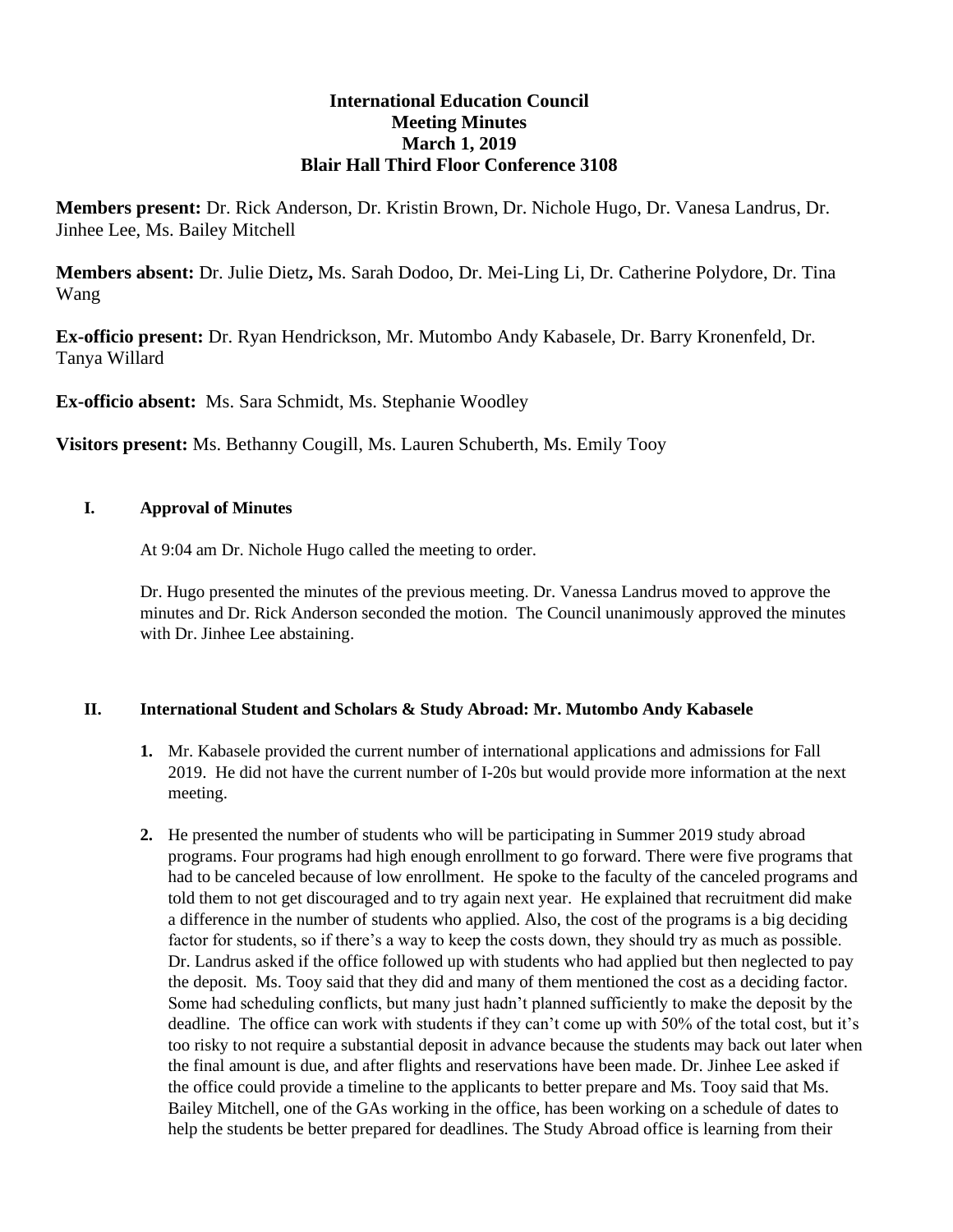experiences this semester to make next semesters more successful.

- **3.** Mr. Kabasele updated the council on various recent student activities. OISS and AIS had another bus trip to Champaign for students to purchase international foods. They have planned two more trips this semester; one in March and another in April. The students have shared that they have been glad to find reasonable prices at the grocery stores.
- **4.** He provided details of CPT and OPT sessions. The OISS held a CPT session on February 14<sup>th</sup> which was successful. The students had many questions that Mr. Kabasele and Ms. Bethanny Cougill were able to answer. There will be another CPT meeting on March  $21<sup>st</sup>$  and an OPT meeting on April  $17<sup>th</sup>$ .
- **5.** Mr. Kabasele shared with the committee that he is working with Broward College in Florida. The college has multiple campuses in Florida and also four international centers outside the US. He is developing an agreement with them to recruit students from their college who have completed sixty credit hours to transfer and complete their degree at EIU.

He has also created an agreement with the Organization of the Petroleum Exporting Countries (OPEC) to provide scholarships for students to attend EIU. OPEC plans to send up to ten students to EIU starting this Fall.

He has also be working with Saudi Arabian Cultural Mission (SACM). Previously EIU didn't have an agreement with them, we were just a school of choice. Now that we will have an agreement, he will be able to recruit more students from there.

- 6. Mr. Kabasele provided details for his upcoming recruitment trip to Parkland College on March 27<sup>th</sup>. Dr. Jinhee Lee asked if he could provide more details or a flyer so she could share the information with the Japanese Student Group who will be participating in activities at Parkland soon. He said he would send more information for her to share. He also plans to visit Lake Land College, City College of Chicago, and Ivy Tech in the near future.
- **7.** AIS Update: Ms. Sarah Dodoo was unable to attend the meeting, but Ms. Bethanny Cougill provided the council with an AIS update. She shared that AIS has been working with the new Indian Student Association and they have been creating a new constitution and choosing faculty advisors. The AIS leadership met with the Indian student leadership and plan to assist them with any questions or problems.

Ms. Dodoo had also sent out a mach form to find students who are interested in participating in AIS in the future. They will hold a meeting on March  $29<sup>th</sup>$ , to select new leaders and also to discuss any changes to the constitution.

Ms. Cougill shared that AIS has been spotlighting an international student of the week on Facebook. It has been a successful way to introduce international students to the rest of campus and community.

She also noted that a questionnaire has been sent out to all international students to help understand what issues they have and any specific needs and how AIS can assist them.

AIS and OISS have had two bus trips to Champaign to purchase international food. The first trip in January had 32 students and the second trip in February had 17. Even though there were fewer on the second trip, many students were buying for their friends who were unable to attend, so it is still very popular.